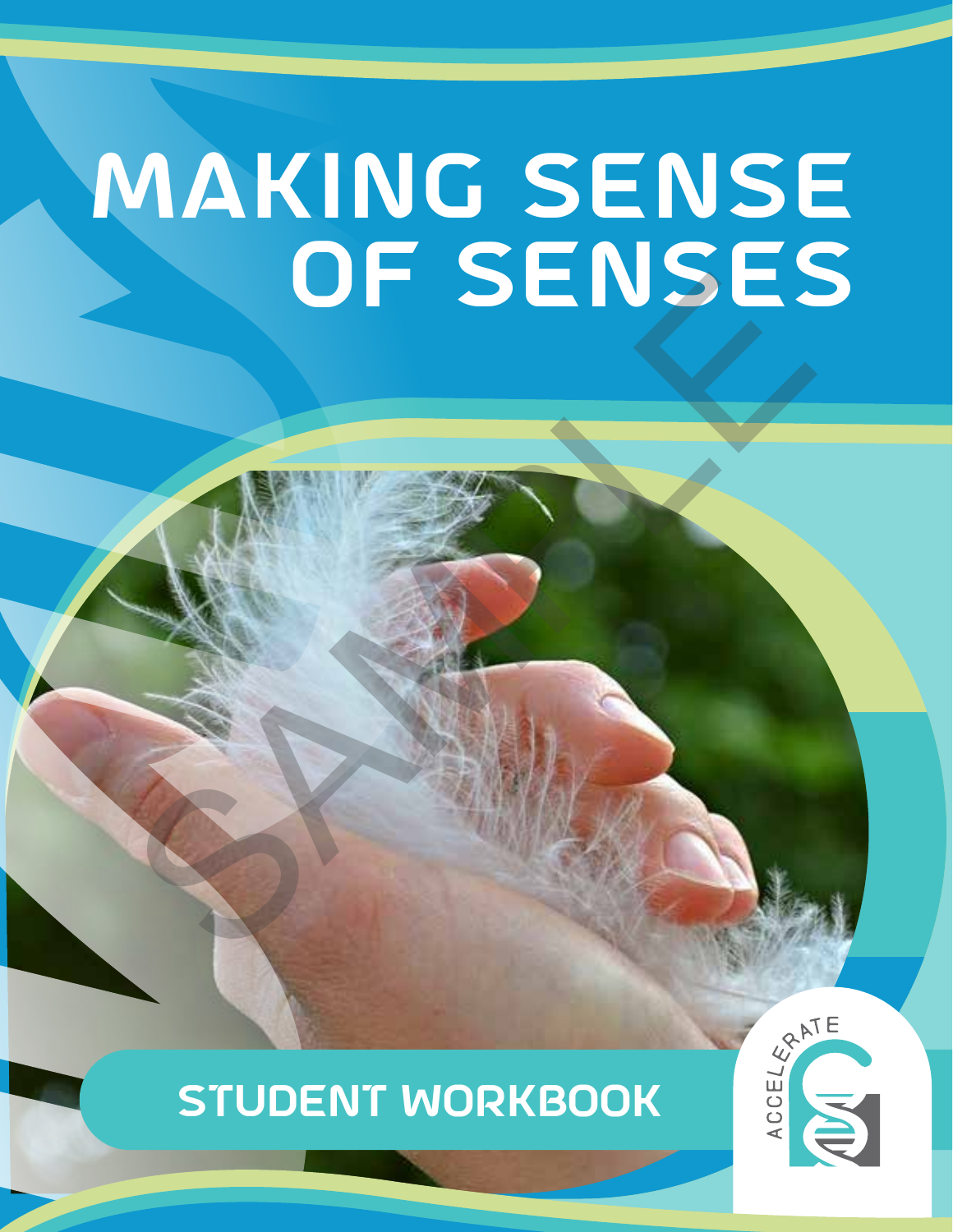

# Processing the Senses

**In this activity, you will investigate your own senses while learning about how some individuals have unique ways of experiencing senses.**

### **MINDFULNESS** 1

Find a place where you can sit comfortably and focus on your senses. Let your mind open and allow yourself to sense everything around you. We are going to fill out the chart below with what you experience. Are you comfortable? Let's begin.

# **SEE**

Look around yourself. Do not focus on any one object for too long. Notice 5 objects you can see. Have you seen those objects before? Did you notice any new items you hadn't noticed before?

# **HEAR**

Now, listen to your environment. Do you notice background noises that you usually filter out? Some noises are louder than others. What do you hear? Notice 4 noises you can hear. Had you noticed those noises before?

# **FEEL**

Keep your eyes closed and let your body relax. Allow yourself to be calm. Maybe your fingers will curl in just slightly, or you can feel your shirt touching your back? Notice 3 things you can feel. Is there something soft below your hand or hard against your back? **EXECUTE:**<br>The applace where you can sit comfortably and focus on your senses. Let you condition open and allow yourself to sense everything around you. We are goin<br>EF<br>ENECUTE: The sense with what you experience. Are you c

# **SMELL**

Do you notice any smells around you? Maybe you smell something nice, like cookies or flowers, or maybe you smell something bad, like trash or stinky feet. Have you recognized these smells before? Notice two things you can smell.

# **TASTE**

Are you eating something or chewing gum? What did you have for breakfast or lunch? Maybe you can taste the inside of your mouth. Notice one thing you can taste. What did that taste come from?

You can open your eyes now. Slowly, come back into the world you knew before experiencing your senses deeply. Can you remember what you sensed before? Fill in the chart on the next page the best you can.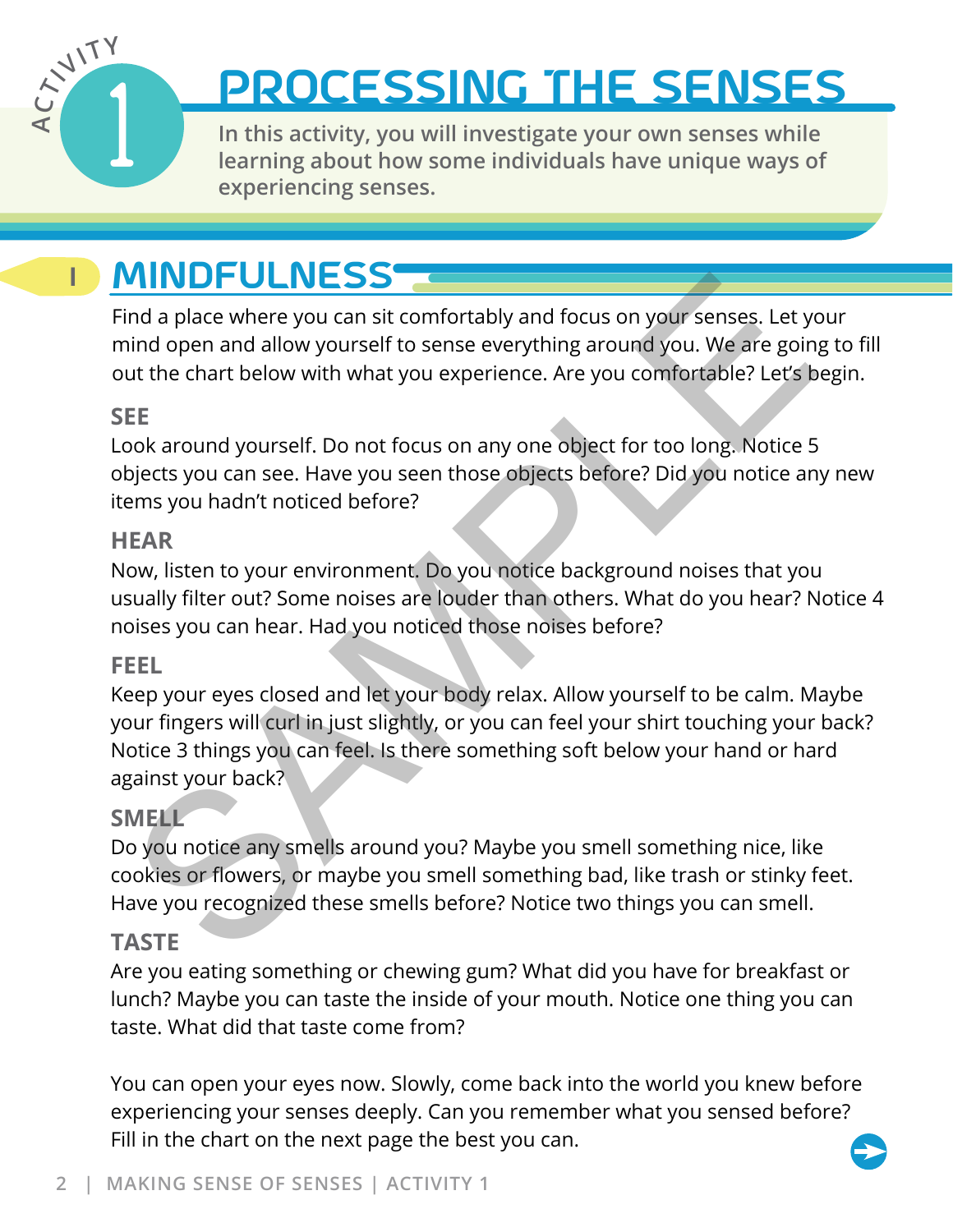### **BRAIN**

After information gets to the brain, the brain processes it and sends a signal back to the initial nerve. Your brain is designed to recognize signals, process signals, and respond to them. You respond to some signals quicker than others. This can cause behavior changes, such as pulling your hand off a hot stove.

The brain is also stores memories. Some memories are more prominent than others. Typically, a memory is more vivid is if you felt great joy or pain. Because of the experience, you replay it back again and again. This solidifies it more in your brain.

### **LOBES**

The brain has four lobes where the senses are processed. Each sense is processed in a different lobe. The occipital (pronounced: ok-SIP-it-uhl) lobe is at the back of the brain. It processes sight, including color identification. Touch and taste are processed in the parietal (pronounced: pr-ai-uh-tl) lobe, which is on the top of the brain. The temporal lobe is on the sides of the brain and is where sound is processed, including your own speech. Finally, the frontal lobe processes smell.



It can be easier to understand the brain with a model, including where the lobes are and what each lobe processes, so let's make a model.